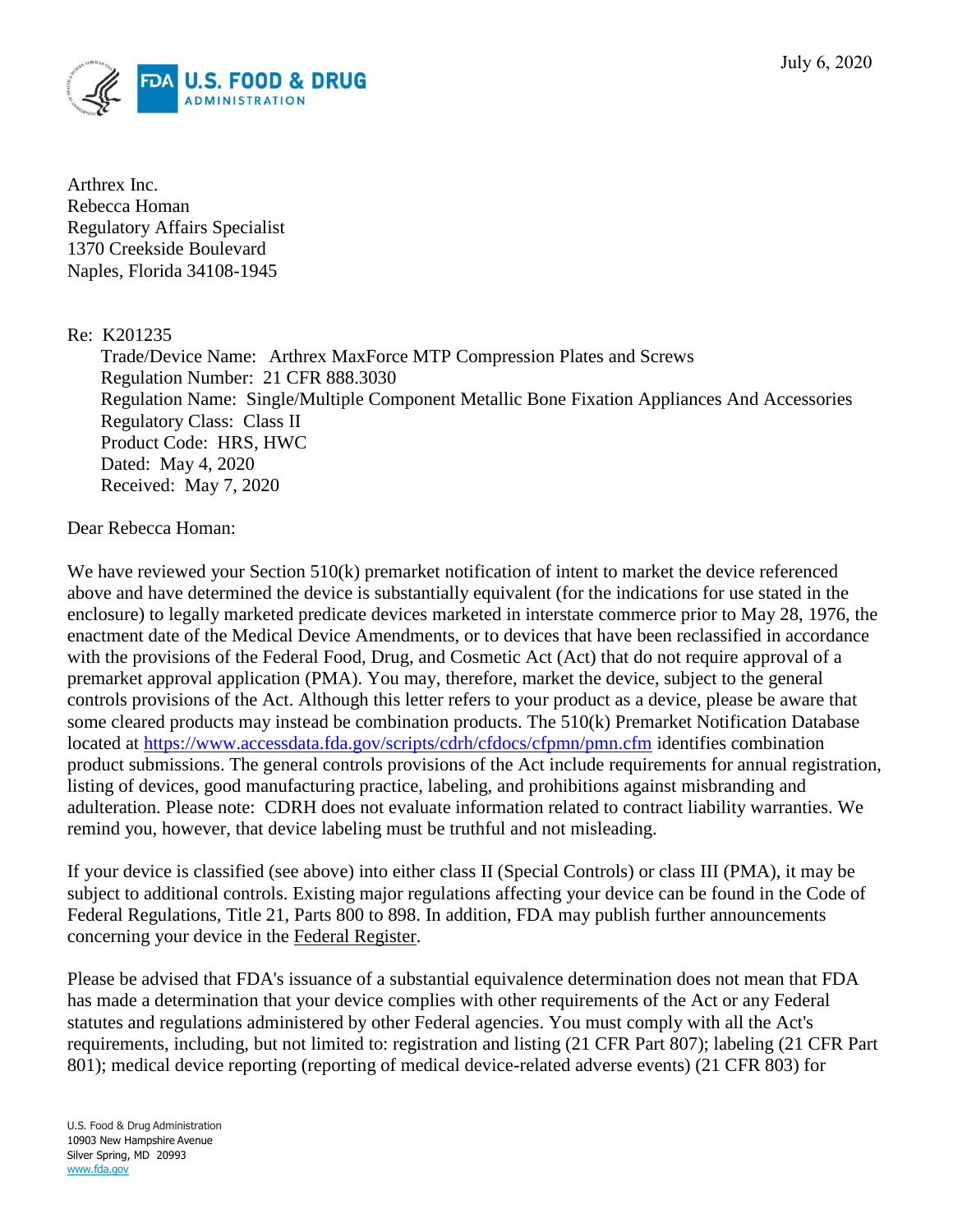devices or postmarketing safety reporting (21 CFR 4, Subpart B) for combination products (see [https://www.fda.gov/combination-products/guidance-regulatory-information/postmarketing-safety-reporting](https://www.fda.gov/combination-products/guidance-regulatory-information/postmarketing-safety-reporting-combination-products)[combination-products\)](https://www.fda.gov/combination-products/guidance-regulatory-information/postmarketing-safety-reporting-combination-products); good manufacturing practice requirements as set forth in the quality systems (QS) regulation (21 CFR Part 820) for devices or current good manufacturing practices (21 CFR 4, Subpart A) for combination products; and, if applicable, the electronic product radiation control provisions (Sections 531- 542 of the Act); 21 CFR 1000-1050.

Also, please note the regulation entitled, "Misbranding by reference to premarket notification" (21 CFR Part 807.97). For questions regarding the reporting of adverse events under the MDR regulation (21 CFR Part 803), please go to [https://www.fda.gov/medical-devices/medical-device-safety/medical-device-reporting](https://www.fda.gov/medical-devices/medical-device-safety/medical-device-reporting-mdr-how-report-medical-device-problems)[mdr-how-report-medical-device-problems.](https://www.fda.gov/medical-devices/medical-device-safety/medical-device-reporting-mdr-how-report-medical-device-problems)

For comprehensive regulatory information about medical devices and radiation-emitting products, including information about labeling regulations, please see Device Advice [\(https://www.fda.gov/medical](https://www.fda.gov/medical-devices/device-advice-comprehensive-regulatory-assistance)[devices/device-advice-comprehensive-regulatory-assistance\)](https://www.fda.gov/medical-devices/device-advice-comprehensive-regulatory-assistance) and CDRH Learn [\(https://www.fda.gov/training-and-continuing-education/cdrh-learn\)](https://www.fda.gov/training-and-continuing-education/cdrh-learn). Additionally, you may contact the Division of Industry and Consumer Education (DICE) to ask a question about a specific regulatory topic. See the DICE website [\(https://www.fda.gov/medical-devices/device-advice-comprehensive-regulatory](https://www.fda.gov/medical-devices/device-advice-comprehensive-regulatory-assistance/contact-us-division-industry-and-consumer-education-dice)[assistance/contact-us-division-industry-and-consumer-education-dice\)](https://www.fda.gov/medical-devices/device-advice-comprehensive-regulatory-assistance/contact-us-division-industry-and-consumer-education-dice) for more information or contact DICE by email [\(DICE@fda.hhs.gov\)](mailto:%20DICE@fda.hhs.gov) or phone (1-800-638-2041 or 301-796-7100).

Sincerely,

For

Shumaya Ali, MPH Assistant Director DHT6C: Division of Restorative, Repair and Trauma Devices OHT6: Office of Orthopedic Devices Office of Product Evaluation and Quality Center for Devices and Radiological Health

Enclosure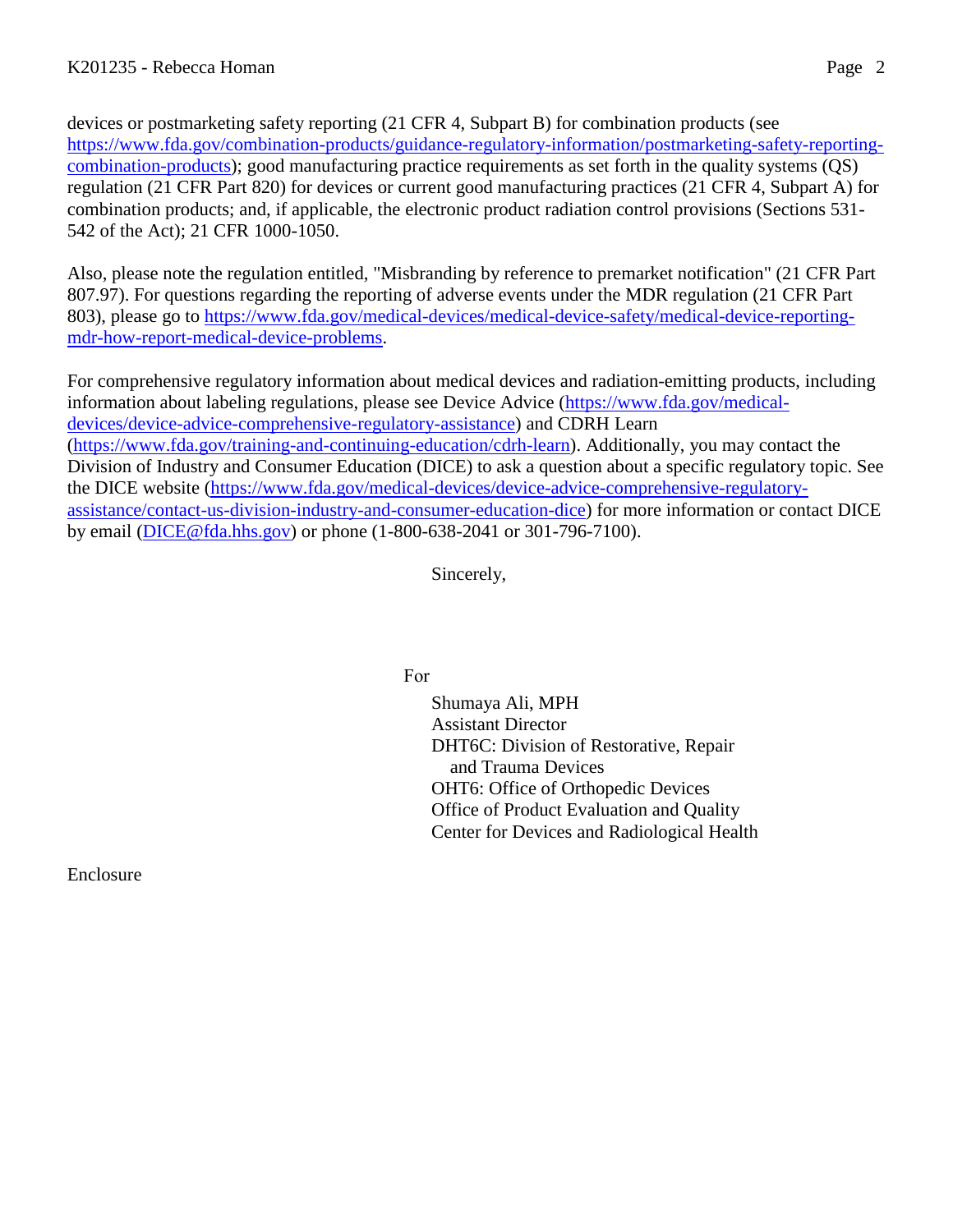## **Indications for Use**

510(k) Number (if known) K201235

Device Name

Arthrex MaxForce MTP Compression Plates and Screws

#### Indications for Use (Describe)

The Arthrex MaxForce MTP Compression Plates are intended to be used for internal bone fixation for bone fractures, fusions, or osteotomies in the Forefoot.

The Arthrex Low Profile Screws (2.0-3.0mm solid) are intended to be used as stand-alone bone screws, or in a platescrew system for internal bone fixation for bone fractures, fusions, osteotomies and non-unions in the ankle, foot, hand, and wrist. When used with a plate, the screws may be used with the Arthrex Low Profile Plates, Small Fragment Plates and MaxForce MTP Compression Plates.

The Arthrex Low Profile Screws (3.5mm and larger, solid) are intended to be used as stand-alone bone screws, or in a plate-screw system for internal bone fixation for bone fractures, fusions, osteotomies and non-unions in the ankle, foot, hand, wrist, clavicle, scapula, olecranon, humerus, radius, ulna, tibia, calcaneous, femur and fibula. When used with a plate, the screws may be used with the Arthrex Low Profile Plates, Small Fragment Plates, Humeral Fracture Plates, Osteotomy Plates, and MaxForce MTP Compression Plates.

| Type of Use (Select one or both, as applicable)          |                                             |
|----------------------------------------------------------|---------------------------------------------|
| $\boxtimes$ Prescription Use (Part 21 CFR 801 Subpart D) | Over-The-Counter Use (21 CFR 801 Subpart C) |
|                                                          |                                             |

### **CONTINUE ON A SEPARATE PAGE IF NEEDED.**

This section applies only to requirements of the Paperwork Reduction Act of 1995.

### \*DO NOT SEND YOUR COMPLETED FORM TO THE PRA STAFF EMAIL ADDRESS BELOW.\*

The burden time for this collection of information is estimated to average 79 hours per response, including the time to review instructions, search existing data sources, gather and maintain the data needed and complete and review the collection of information. Send comments regarding this burden estimate or any other aspect of this information collection, including suggestions for reducing this burden, to:

> Department of Health and Human Services Food and Drug Administration Office of Chief Information Officer Paperwork Reduction Act (PRA) Staff PRAStaff@fda.hhs.gov

"An agency may not conduct or sponsor, and a person is not required to respond to, a collection of information unless it displays a currently valid OMB number."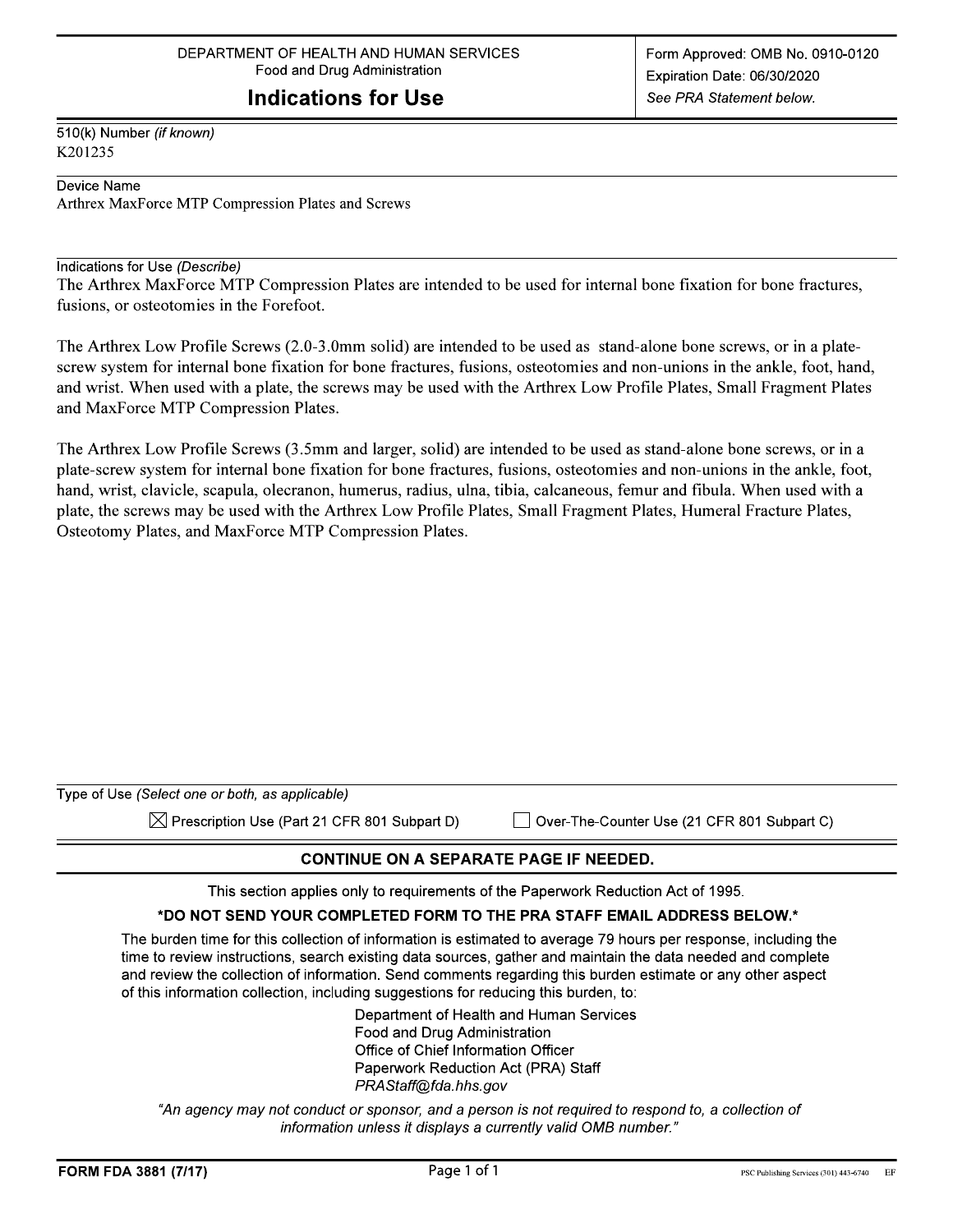# **510(k) Summary**

| <b>Date Prepared</b>       | July 6, 2020                                                                                                                                             |
|----------------------------|----------------------------------------------------------------------------------------------------------------------------------------------------------|
| <b>Submitter</b>           | Arthrex Inc.                                                                                                                                             |
|                            | 1370 Creekside Boulevard                                                                                                                                 |
|                            | Naples, FL 34108-1945                                                                                                                                    |
| <b>Contact Person</b>      | Rebecca R. Homan                                                                                                                                         |
|                            | <b>Regulatory Affairs Specialist</b>                                                                                                                     |
|                            | 1-239-643-5553, ext. 73429                                                                                                                               |
|                            | rebecca.homan@arthrex.com                                                                                                                                |
| <b>Name of Device</b>      | Arthrex MaxForce MTP Compression Plates and Screws                                                                                                       |
| <b>Common Name</b>         | Plate, fixation, bone                                                                                                                                    |
|                            | Screw, fixation, bone                                                                                                                                    |
| <b>Product Code</b>        | HRS; HWC                                                                                                                                                 |
| <b>Classification Name</b> | 21 CFR 888.3030: Single/multiple component metallic bone fixation appliances                                                                             |
|                            | and accessories (Primary Classification);                                                                                                                |
|                            | 21 CFR 888.3040: Smooth or Threaded metallic bone fixation fastener                                                                                      |
| <b>Regulatory Class</b>    | Ш                                                                                                                                                        |
| <b>Predicate Devices</b>   | K130510: Arthrex Compression Plates (Primary Predicate)                                                                                                  |
|                            | K111253: Arthrex Distal Extremity Plate System                                                                                                           |
|                            | K103705: Arthrex Low Profile Screws                                                                                                                      |
| <b>Purpose of</b>          | This Traditional 510(k) premarket notification is submitted to obtain clearance for                                                                      |
| <b>Submission</b>          | the Arthrex MaxForce MTP Compression Plates and Screws.                                                                                                  |
| <b>Device Description</b>  | The Arthrex MaxForce MTP Compression Plates and Screws consists of a series of                                                                           |
|                            | plates and screws of varying lengths and diameters. The plates are contoured to                                                                          |
|                            | fit the various aspects of the metatarsals including Petite, Standard, Long, X-Long                                                                      |
|                            | and Revision with 0° and 5° Valgus and Dorsiflex in left and right configurations.                                                                       |
|                            | The plates are manufactured from titanium alloy conforming to ASTM F136. The                                                                             |
|                            | plates are attached to bone with 3.0 mm cortical, 3.0 mm cortical, hybrid and 3.0                                                                        |
|                            | mm variable locking screws. The screws range from 3.0 mm to 3.5 mm in                                                                                    |
|                            | diameter and from 10 mm to 26 mm in length. The screws are manufactured                                                                                  |
|                            | from titanium alloy conforming to ASTM F136. The plates and screws are sold                                                                              |
|                            | non-sterile and single-use.                                                                                                                              |
| <b>Indications for Use</b> | The Arthrex MaxForce MTP Compression Plates are intended to be used for                                                                                  |
|                            | internal bone fixation for bone fractures, fusions, or osteotomies in the Forefoot.                                                                      |
|                            |                                                                                                                                                          |
|                            | The Arthrex Low Profile Screws (2.0-3.0mm solid) are intended to be used as                                                                              |
|                            | stand-alone bone screws, or in a plate-screw system for internal bone fixation for                                                                       |
|                            |                                                                                                                                                          |
|                            | bone fractures, fusions, osteotomies and non-unions in the ankle, foot, hand, and                                                                        |
|                            | wrist. When used with a plate, the screws may be used with the Arthrex Low<br>Profile Plates, Small Fragment Plates and MaxForce MTP Compression Plates. |
|                            |                                                                                                                                                          |
|                            | The Arthrex Low Profile Screws (3.5mm and larger, solid) are intended to be used                                                                         |
|                            | as stand-alone bone screws, or in a plate-screw system for internal bone fixation                                                                        |
|                            | for bone fractures, fusions, osteotomies and non-unions in the ankle, foot, hand,                                                                        |
|                            | wrist, clavicle, scapula, olecranon, humerus, radius, ulna, tibia, calcaneous, femur                                                                     |
|                            | and fibula. When used with a plate, the screws may be used with the Arthrex                                                                              |
|                            | Low Profile Plates, Small Fragment Plates, Humeral Fracture Plates, Osteotomy                                                                            |
|                            | Plates, and MaxForce MTP Compression Plates.                                                                                                             |
|                            |                                                                                                                                                          |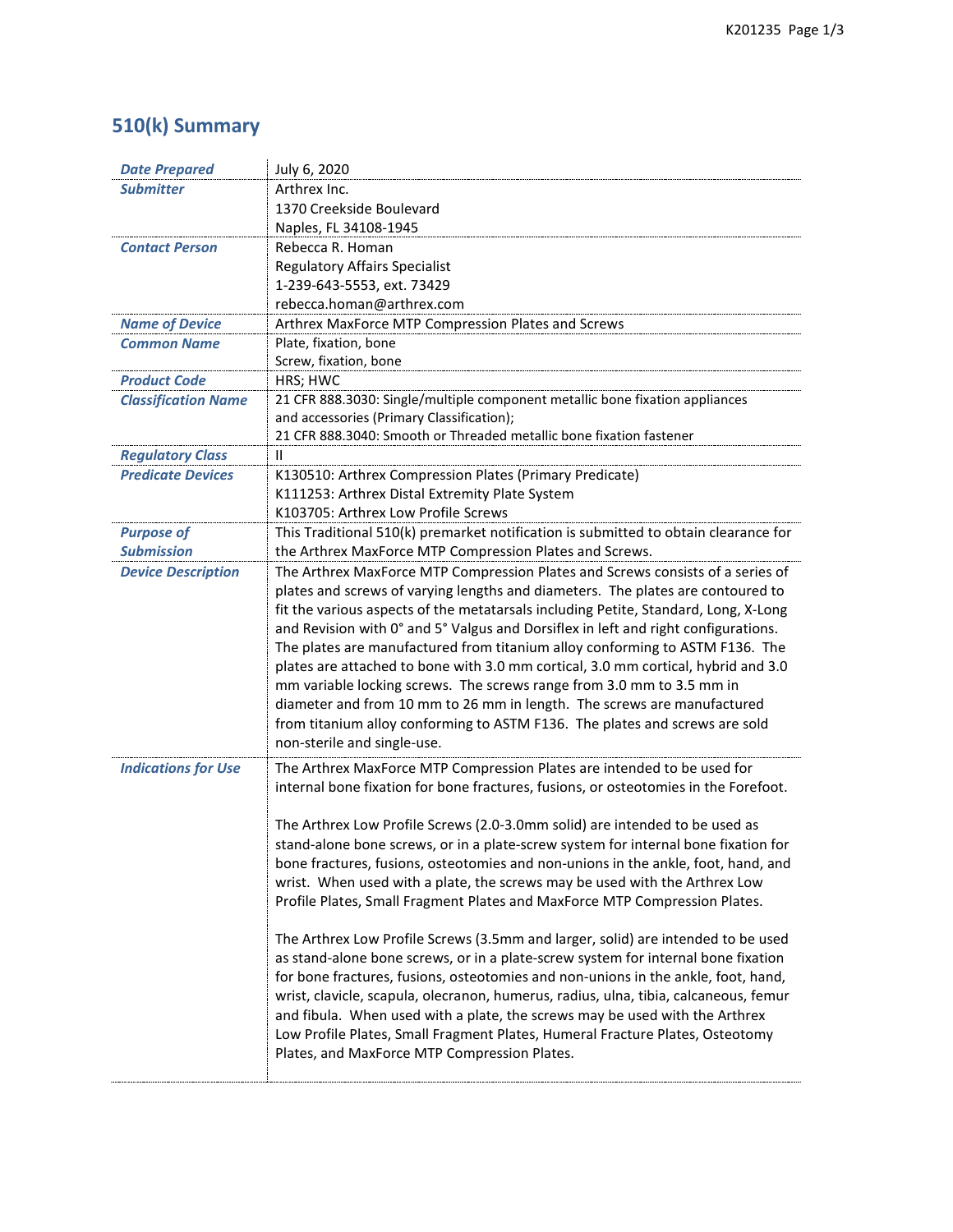| <b>Performance Data</b>                   | Engineering analysis, Static Four-Point Bend (ASTM F382), Four-Point Bend<br>Fatigue (ASTM F382), and plate/instrument compression testing were conducted<br>on the subject plates. Pull-out strength testing (ASTM F543), torsional strength<br>testing (ASTM F543) and Insertion Torque testing were conducted on the subject<br>screws. The testing demonstrates that the Arthrex MaxForce MTP Compression<br>Plates and Screws performs statistically equivalent to the predicate devices<br>cleared under K130510, K111253 and K103705.                                                                                                                                                                                                                                |
|-------------------------------------------|-----------------------------------------------------------------------------------------------------------------------------------------------------------------------------------------------------------------------------------------------------------------------------------------------------------------------------------------------------------------------------------------------------------------------------------------------------------------------------------------------------------------------------------------------------------------------------------------------------------------------------------------------------------------------------------------------------------------------------------------------------------------------------|
|                                           | MRI force, torque, and image artifact testing were conducted in accordance with<br>FDA guidance Testing and Labeling Medical Devices for Safety in the Magnetic<br>Resonance (MR) Environment, ASTM F2052 Standard Test Method for<br>Measurement of Magnetically Induced Displacement Force on Medical Devices in<br>the Magnetic Resonance Environment, ASTM F2119 Standard Test Method for<br>Evaluation of MR Image Artifacts from Passive Implants, ASTM F2182 Standard<br>Test Method for Measurement of Measurement of Radio Frequency Induced<br>Heating Near Passive Implants During Magnetic Resonance Imaging and ASTM<br>F2213 Standard Test Method for Measurement of Magnetically Induced Torque<br>on Medical Devices in the Magnetic Resonance Environment. |
| <b>Technological</b><br><b>Comparison</b> | The Arthrex MaxForce MTP Compression Plates and Screws are substantially<br>equivalent to the predicate devices in which the basic design features, intended<br>use, fundamental scientific technology, indications for use, sterility, packaging,<br>and shelf-life are identical.                                                                                                                                                                                                                                                                                                                                                                                                                                                                                         |
|                                           | The Arthrex MaxForce MTP Compression Plates are contoured to fit the various<br>aspects of the metatarsals including Petite, Standard, Long, X-Long and Revision<br>with 0° and 5° Valgus and Dorsiflex in left and right configurations. The<br>predicate Arthrex Compression Plates cleared under K130510 are<br>contoured to fit the various aspects of the foot, ankle, hand and wrist<br>including Square, Linear, T- configurations. The predicate Arthrex<br>Contoured Plates cleared under K111253 are contoured to fit the metatarsals<br>including Petite, Standard, and Long in left and right configurations.                                                                                                                                                   |
|                                           | The Arthrex MaxForce MTP Compression Plates and Screws are manufactured<br>from titanium; whereas the predicate Arthrex Compression Plates cleared under<br>K130510 are manufactured from stainless steel. However, the titanium alloy<br>used to manufacture the Arthrex MaxForce MTP Compression Plates and Screws<br>is identical is identical to the titanium alloy cleared for the Arthrex Contoured<br>Plates cleared under K111253.                                                                                                                                                                                                                                                                                                                                  |
|                                           | The Arthrex MaxForce MTP Compression Plates and Screws were evaluated for<br>MR Conditional labeling; whereas the predicate devices were not evaluated for<br>MR Conditional labeling.                                                                                                                                                                                                                                                                                                                                                                                                                                                                                                                                                                                      |
| <b>Conclusion</b>                         | The Arthrex MaxForce MTP Compression Plates and Screws are substantially<br>equivalent to the predicate devices in which the basic design features and<br>intended uses are the same. Any differences between the proposed devices and<br>the predicate devices are considered minor and do not raise different questions<br>concerning safety or effectiveness.                                                                                                                                                                                                                                                                                                                                                                                                            |